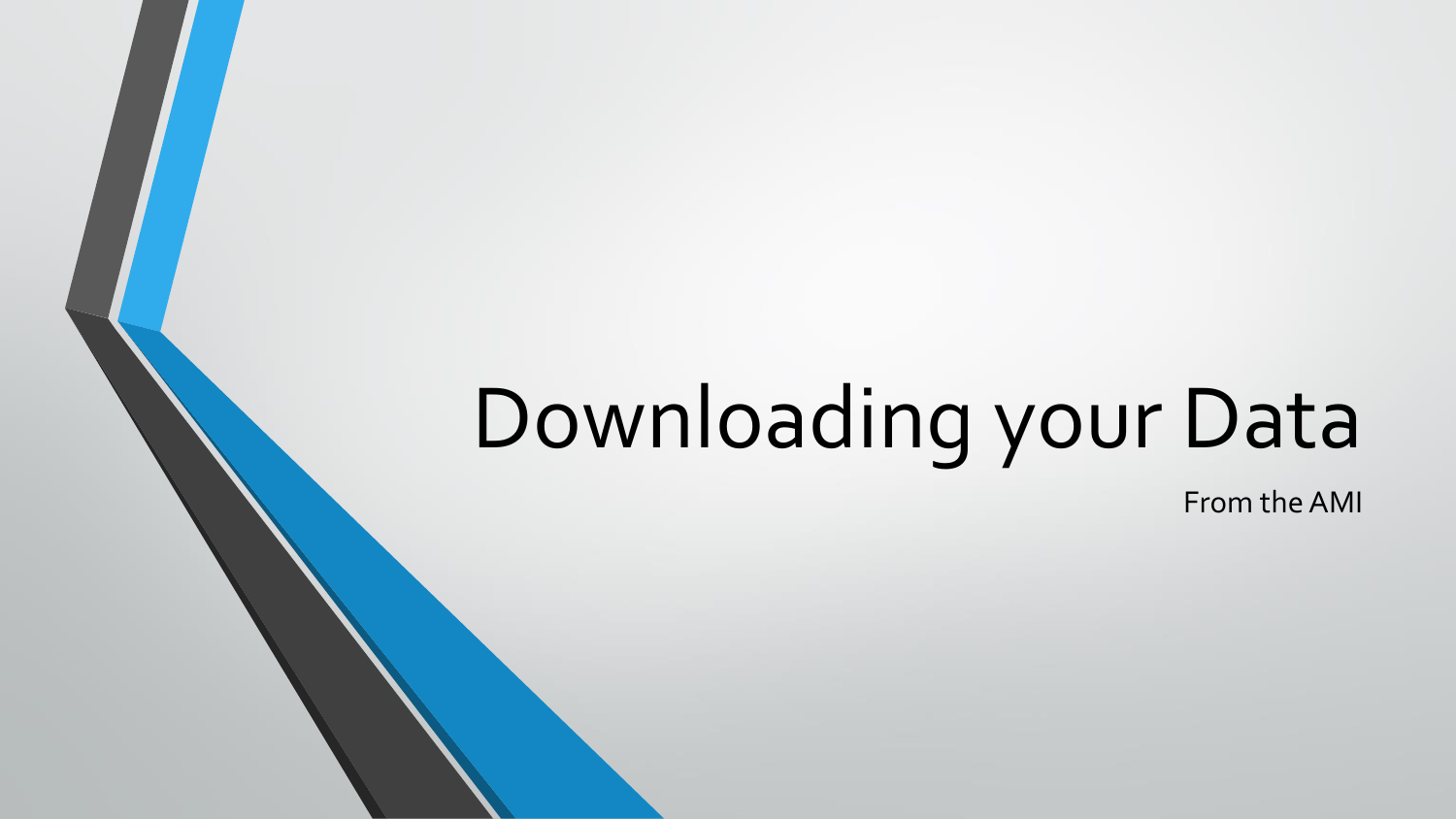## Using FileZilla on your Local Machine

- Go to [https://filezilla-project.org/download.php?show\\_all=1](https://filezilla-project.org/download.php?show_all=1)
- Download the package for your local machine: e.g. Mac OS X or Windows
- Ubuntu: sudo apt-get install filezilla
- Other programs exists: e.g. WinSCP (Win) and Fugu (OS X)
- Install and open the program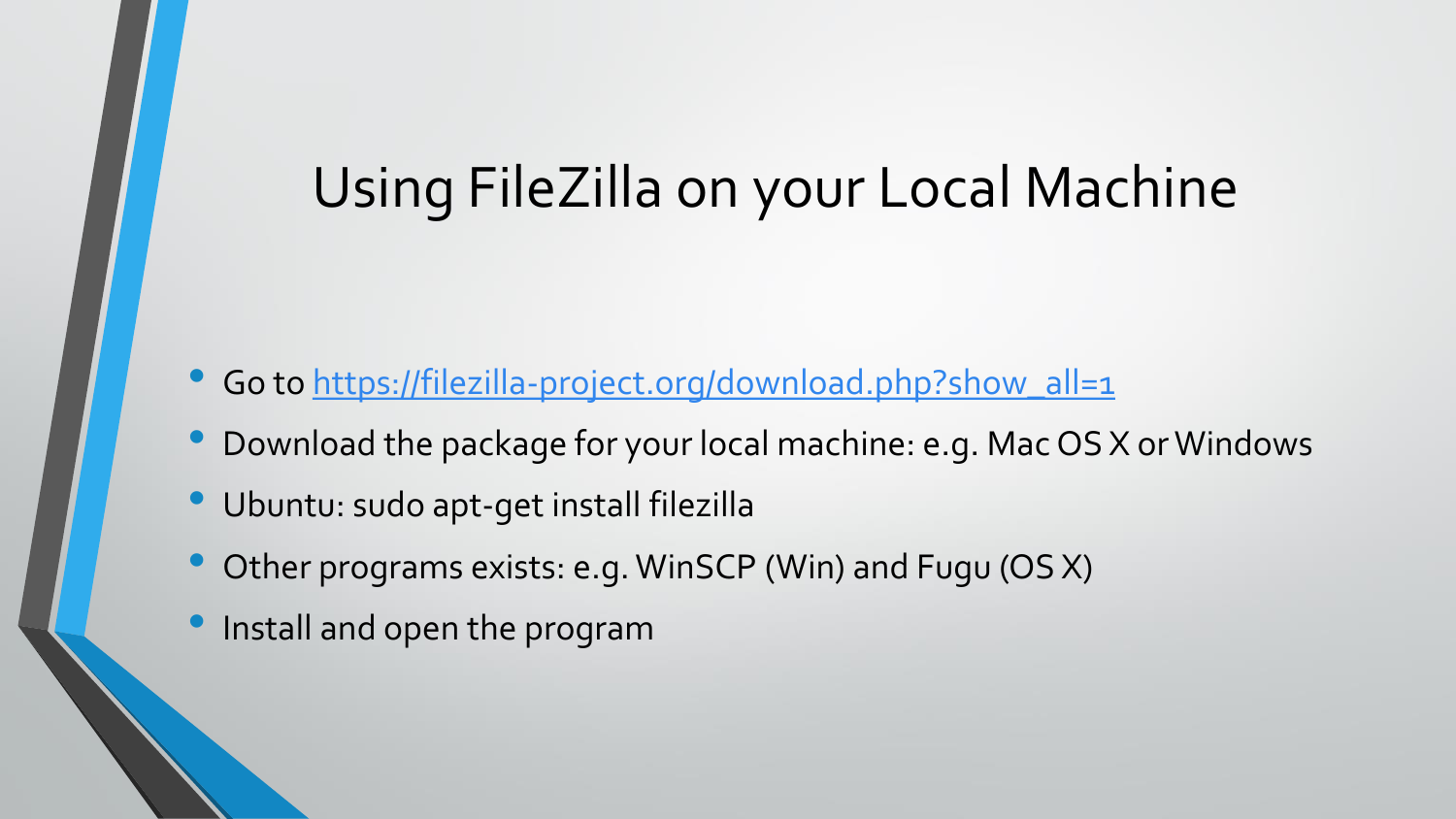|                          | 囩                                                                                                                                      |                                      |                                                                      |               | FileZilla                   |                            |                | - 01        | $\propto$ |
|--------------------------|----------------------------------------------------------------------------------------------------------------------------------------|--------------------------------------|----------------------------------------------------------------------|---------------|-----------------------------|----------------------------|----------------|-------------|-----------|
| Click here $\rightarrow$ | <b>File</b><br>Ŀ٥.<br>齷丶                                                                                                               |                                      | View Transfer Server Bookmarks Help<br>图th the Q + ① S & R   キ E ∞ A |               |                             |                            |                |             |           |
|                          | Host                                                                                                                                   |                                      | Username:                                                            | Password:     | Port:                       | Quickconnect $\  \cdot \ $ |                |             |           |
|                          |                                                                                                                                        |                                      |                                                                      |               |                             |                            |                |             |           |
|                          | Local site: $\vert \vert$<br><b>⊟</b> <sup></sup> Desktop<br>Documents<br>$\Box$ This PC<br>$\overline{\oplus}$ $\overline{\oplus}$ D: | <sup>1</sup> C: (Windows8_OS)        |                                                                      | v             | Remote site:                |                            |                |             |           |
|                          | Filename                                                                                                                               |                                      | Filesize Filetype                                                    | Last modified | Filename                    | Filesize Filetype          | Last modified  | Permissions | Ov        |
|                          | <mark>当</mark> C:<br><b>Local Disk</b><br>$\bigoplus$ D:<br><b>CD</b> Drive                                                            |                                      |                                                                      |               | Not connected to any server |                            |                |             |           |
|                          | 2 directories                                                                                                                          |                                      |                                                                      |               | $\langle$<br>Not connected. |                            |                |             | $\,$      |
|                          | Server/Local file                                                                                                                      |                                      | Direction Remote file                                                |               | Size Priority               | <b>Status</b>              |                |             |           |
|                          |                                                                                                                                        |                                      |                                                                      |               |                             |                            |                |             |           |
|                          |                                                                                                                                        | <b>Queued files</b> Failed transfers | Successful transfers                                                 |               |                             |                            |                |             |           |
|                          |                                                                                                                                        |                                      |                                                                      |               |                             |                            | A Queue: empty |             | 99.       |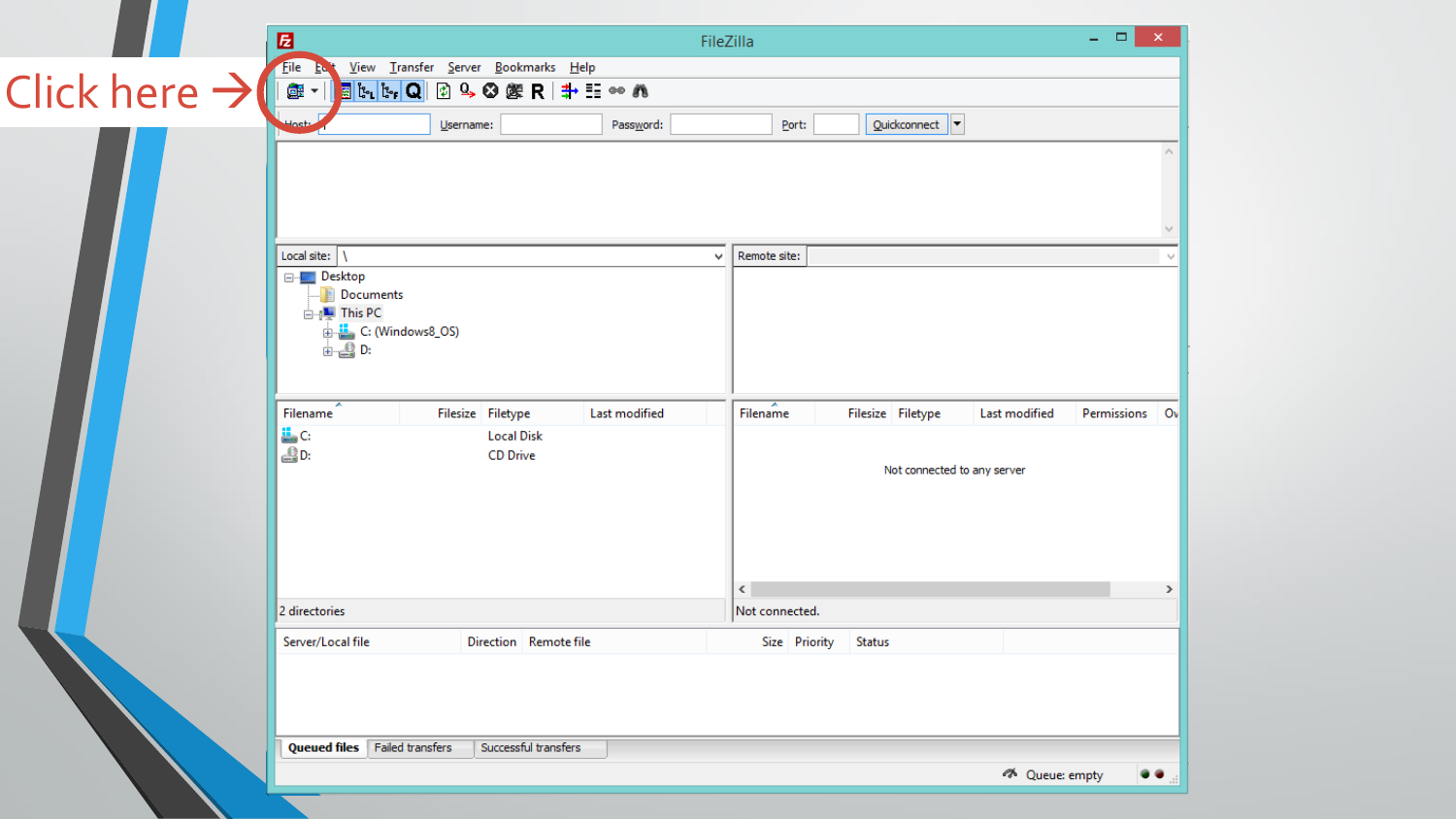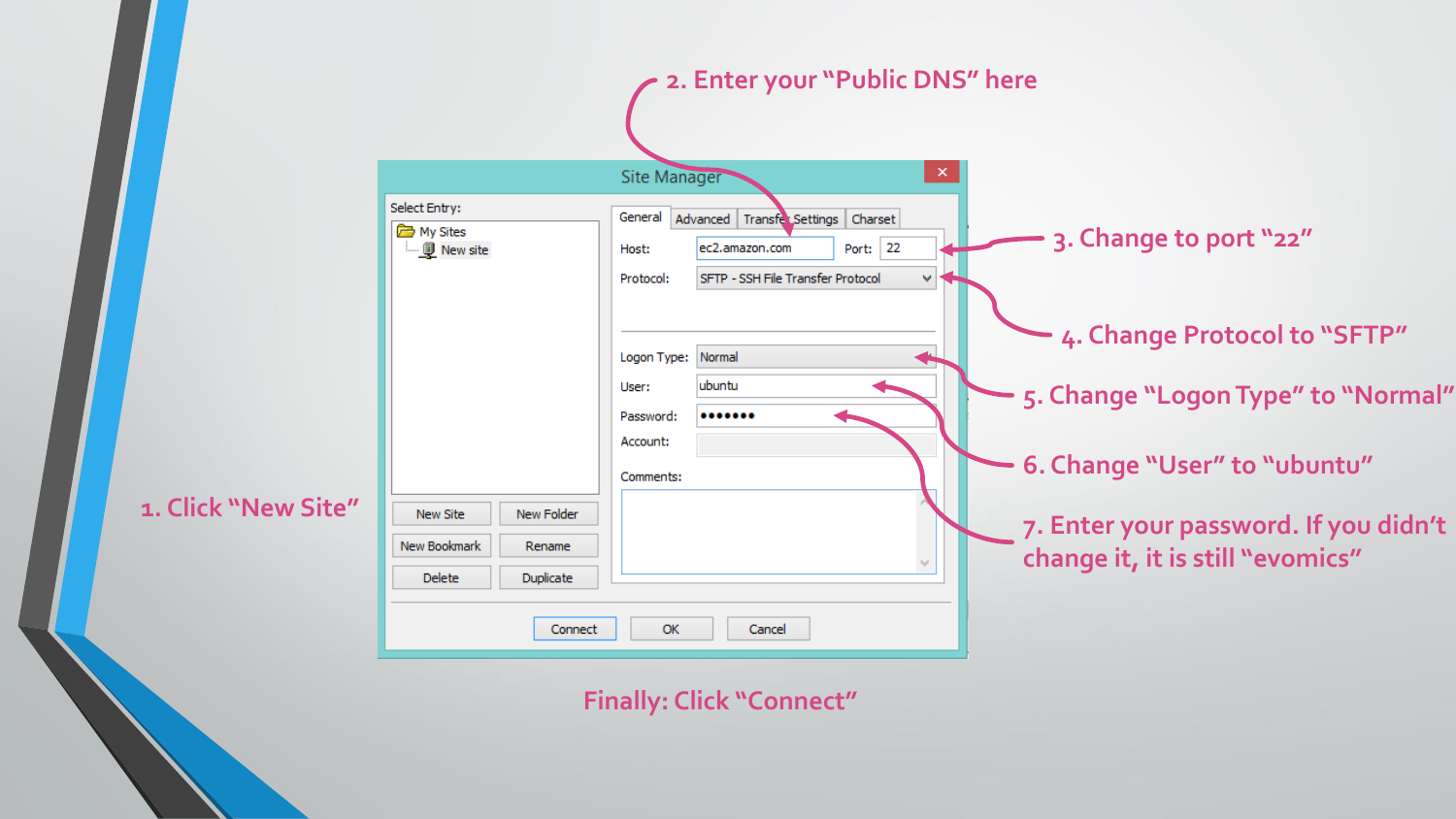## Accept the "Unknown host key" message

|                                                                                                                                     | ×<br>Unknown host key                                                                                                         |  |  |  |  |
|-------------------------------------------------------------------------------------------------------------------------------------|-------------------------------------------------------------------------------------------------------------------------------|--|--|--|--|
|                                                                                                                                     | The server's host key is unknown. You have no guarantee that the server is the<br>computer you think it is.<br><b>Details</b> |  |  |  |  |
| Host:<br>ec2-54-226-207-228.compute-1.amazonaws.com:22<br>Fingerprint: ssh-rsa 2048 7e:74:6e:d2:3b:e4:0f:8a:ea:4e:d7:f0:60:4d:20:d6 |                                                                                                                               |  |  |  |  |
|                                                                                                                                     | Trust this host and carry on connecting?                                                                                      |  |  |  |  |
|                                                                                                                                     | Always trust this host, add this key to the cache                                                                             |  |  |  |  |
|                                                                                                                                     | Cancel<br>OK                                                                                                                  |  |  |  |  |

- Click, "always trust this host…."
- Click "OK"
- This will only happen once....